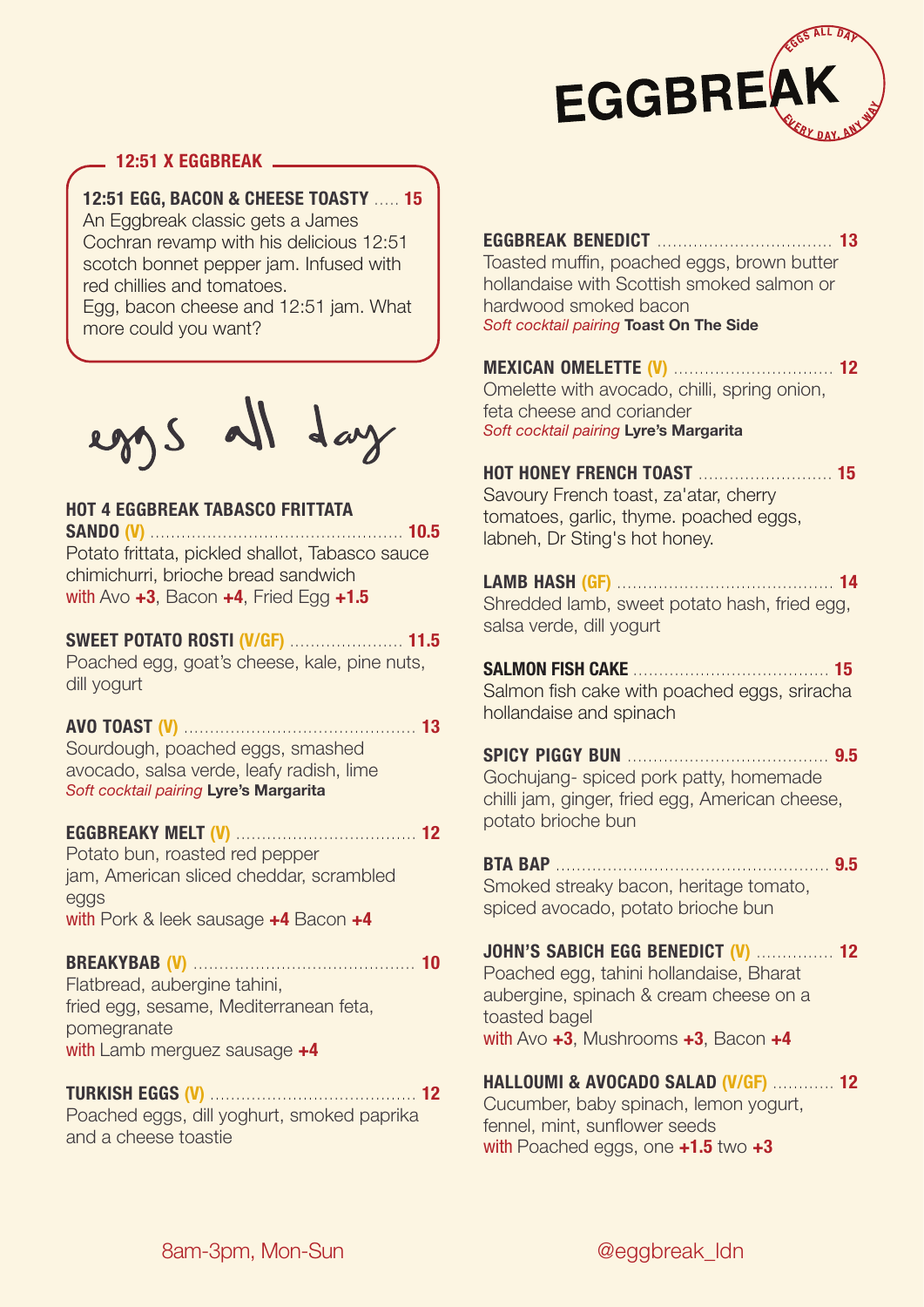| - Something sweeter-                                                                                                                                                                                                                                         |
|--------------------------------------------------------------------------------------------------------------------------------------------------------------------------------------------------------------------------------------------------------------|
| Cornflakes, mascarpone<br>Soft cocktail pairing Eggbreak Espresso Martini or Cereal Milk Punch                                                                                                                                                               |
| Banana, raspberries, salted caramel butter<br>Soft cocktail pairing Cereal Milk Punch                                                                                                                                                                        |
| HOUSEMADE QUINOA GRANOLA (V) MARIE EN ENTRANCIA DE TODA EN ENTRANCIA DE TODA DE TODA DE TODA DE TODA DE TODA D<br>Date yogurt, orange, blueberries                                                                                                           |
| REINA'S COCONUT AND BANANA BREAD (V) MARIE AND SUBSECTED AND SUBSECTED MARIE AND SUBSECTED MARIE AND SUBSECTED MARIE AND SUBSECTED MARIE AND SUBSECTED MARIE AND SUBSECTED MARIE AND SUBSECTED MARIE AND SUBSECTED MARIE AND S<br>Clotted cream, blueberries |
| Soft overnight oats, wildflower honey, Granny Smith apple, cardamom, walnuts, bee pollen                                                                                                                                                                     |



| Thyme roasted field mushrooms (VG)  3  |  |
|----------------------------------------|--|
|                                        |  |
| Smashed avocado, chilli, lemon (VG)  4 |  |
|                                        |  |
| Scottish smoked salmon  5              |  |
|                                        |  |
|                                        |  |
|                                        |  |
|                                        |  |
|                                        |  |
|                                        |  |



# **PASTRIES**

| Croissant, butter & jam / marmalade 3 |  |
|---------------------------------------|--|
|                                       |  |
|                                       |  |

# **BREADS**

Regrettably we cannot guarantee that any of our menu items are free from nuts. Please let us know if you have any allergies or require information on ingredients used in our dishes.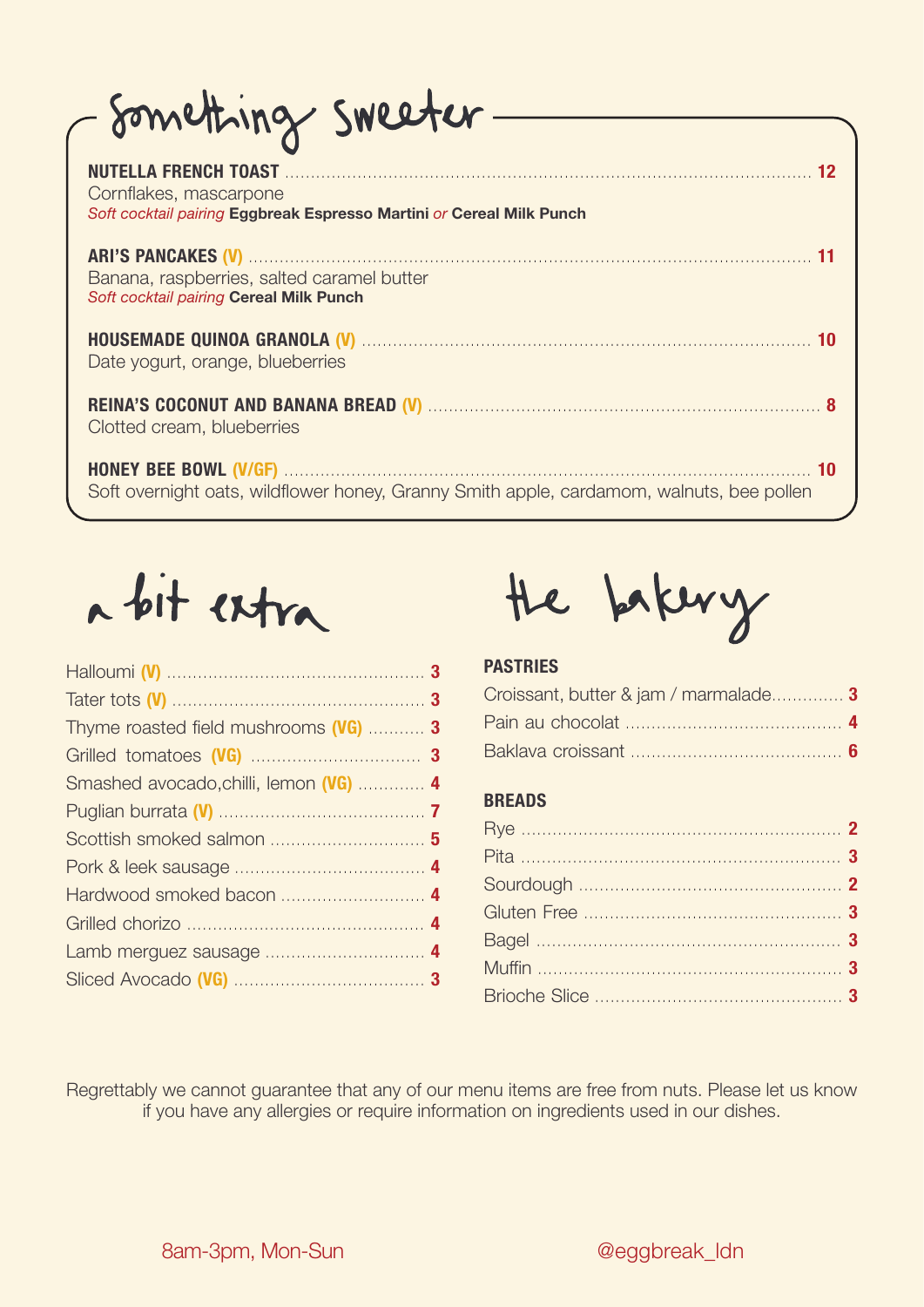



| Single origin beans (free refills)                                                                                                |
|-----------------------------------------------------------------------------------------------------------------------------------|
| Origin Roastery Manuel Manuel 2.8<br>Espresso, americano                                                                          |
| Cappuccino, latte, cortado, macchiato,<br>mocha, flat white<br>with Skimmed, almond, oat, soy, coconut,<br>hazelnut or decaf +0.3 |



| Fresh orange, apple or grapefruit juice  2.75  |
|------------------------------------------------|
| Coca-Cola, Diet Coke, Fever-Tree tonic,        |
|                                                |
| Bottled water, still or sparkling (750ml)  3.5 |

Smoothjes

## **PRESS (cold pressed bottled)** ........................ **6**

**Berry Recovery** – Apple, banana, lime, coconut water, strawberry, blueberry, raspberry, coconut milk

**Immunity** – Apple, banana, orange, avocado, lemon, ginger, turmeric, cayenne

**Super Greens** – Apple, banana, lemon, spinach, cucumber, avocado, guarana

|--|--|--|--|

**CANTON TEA** .................................................. **4 Loose Leaf Tea Pot** – Earl Grey, lemongrass & ginger, English breakfast, jade tips, rooibos, jade oolong, jasmine pearls, Moroccan mint, chamomile

**DRY DRAGON** ................................................. **5 Real Kombucha** – Green tea

**TRIP CBD** .................................................... **4.5 Elderflower & Mint**, contains 15mg CBD **Lemon & Basil**, contains 15mg CBD

**EGGBREAK ICED TEA** ................................... **5.5 Berry Hydrating** – Cold infused hibiscus and berry tea, lemon, maple

**Green Goddess** – Cold infused lemongrass & ginger tea, lemon, agave

juices

**DAILY DOSE (cold pressed bottled)** ................ **6**

**O'Fresco** – Apple, carrot, lemon, ginger, turmeric

**Zenzero** – Apple, ginger, lemon, thyme

**Rouge** – Apple, beetroot, ginger, lemon, aloe vera

**C-Bomb** – Orange, lemon, freeze dried cherry **Coco Verde** – Coconut water, romaine, kale, spinach, cucumber, lemon, mint